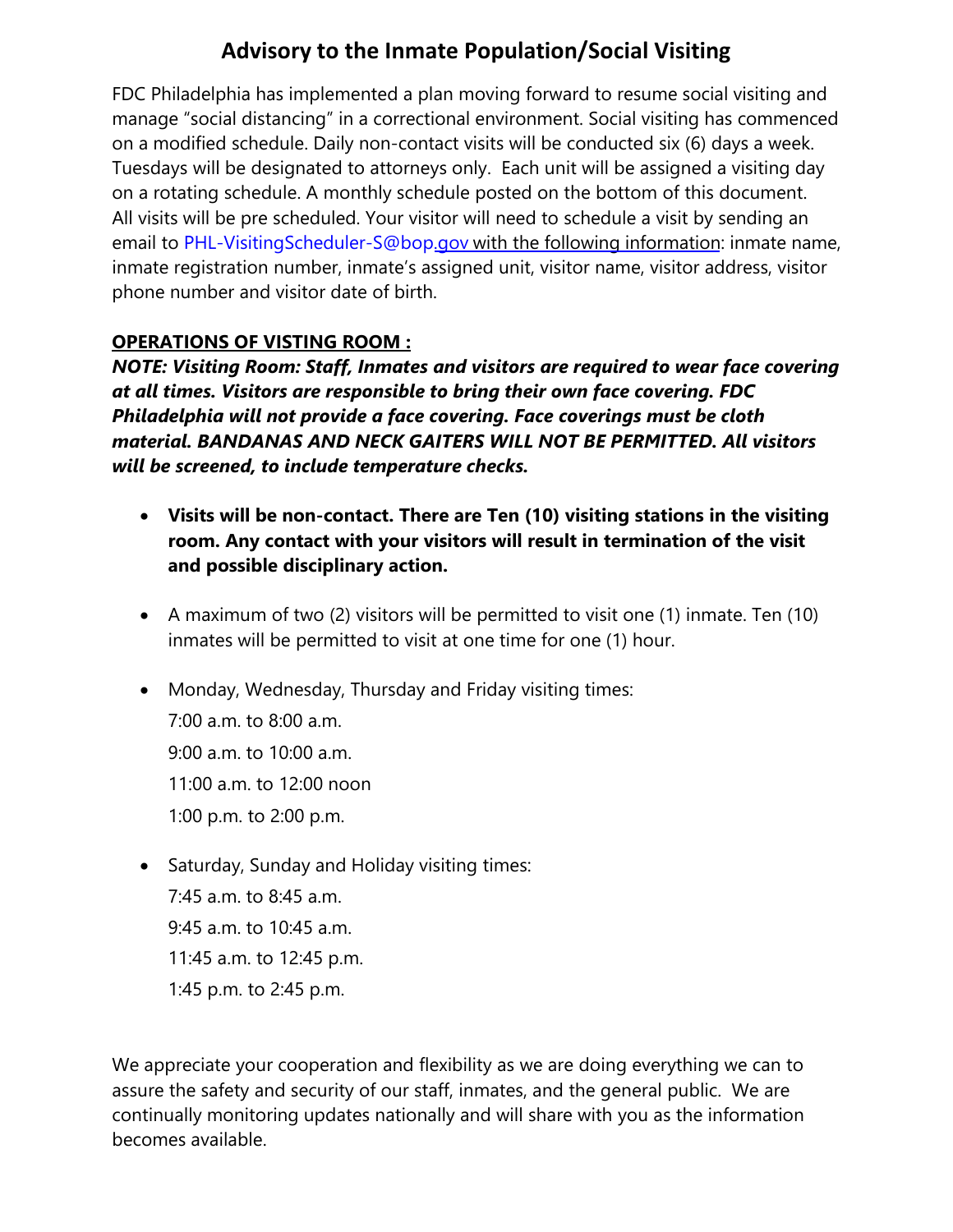

## 2022

## FDC PHL VISITING SCHEDULE

| Sunday    | Monday               | Tuesday                 | Wednesday | Thursday  | Friday    | Saturday       |
|-----------|----------------------|-------------------------|-----------|-----------|-----------|----------------|
|           |                      |                         |           |           | 1         | $\overline{2}$ |
|           |                      |                         |           |           | <b>6N</b> | <b>6S</b>      |
|           |                      |                         |           |           |           |                |
|           |                      |                         |           |           |           |                |
| 3         | $\blacktriangleleft$ | $\overline{\mathbf{s}}$ | 6         | 7         | 8         | 9              |
| <b>7S</b> | <b>3S</b>            | <b>LEGAL</b>            | <b>4N</b> | <b>4S</b> | <b>5N</b> | <b>5S</b>      |
|           |                      |                         |           |           |           |                |
| 10        | 11                   | 12                      | 13        | 14        | 15        | 16             |
| <b>6N</b> | <b>6S</b>            | <b>LEGAL</b>            | <b>7S</b> | <b>3S</b> | <b>4N</b> | <b>4S</b>      |
|           |                      |                         |           |           |           |                |
| 17        | 18                   | 19                      | 20        | 21        | 22        | 23             |
| <b>5N</b> | <b>5S</b>            | <b>LEGAL</b>            | 6N        | <b>6S</b> | <b>7S</b> | <b>3S</b>      |
|           |                      |                         |           |           |           |                |
| 24        | 25                   | 26                      | 27        | 28        | 29        | 30             |
| <b>4N</b> | <b>4S</b>            | <b>LEGAL</b>            | <b>5N</b> | <b>5S</b> | <b>6N</b> | <b>6S</b>      |
|           |                      |                         |           |           |           |                |
|           |                      |                         |           |           |           |                |